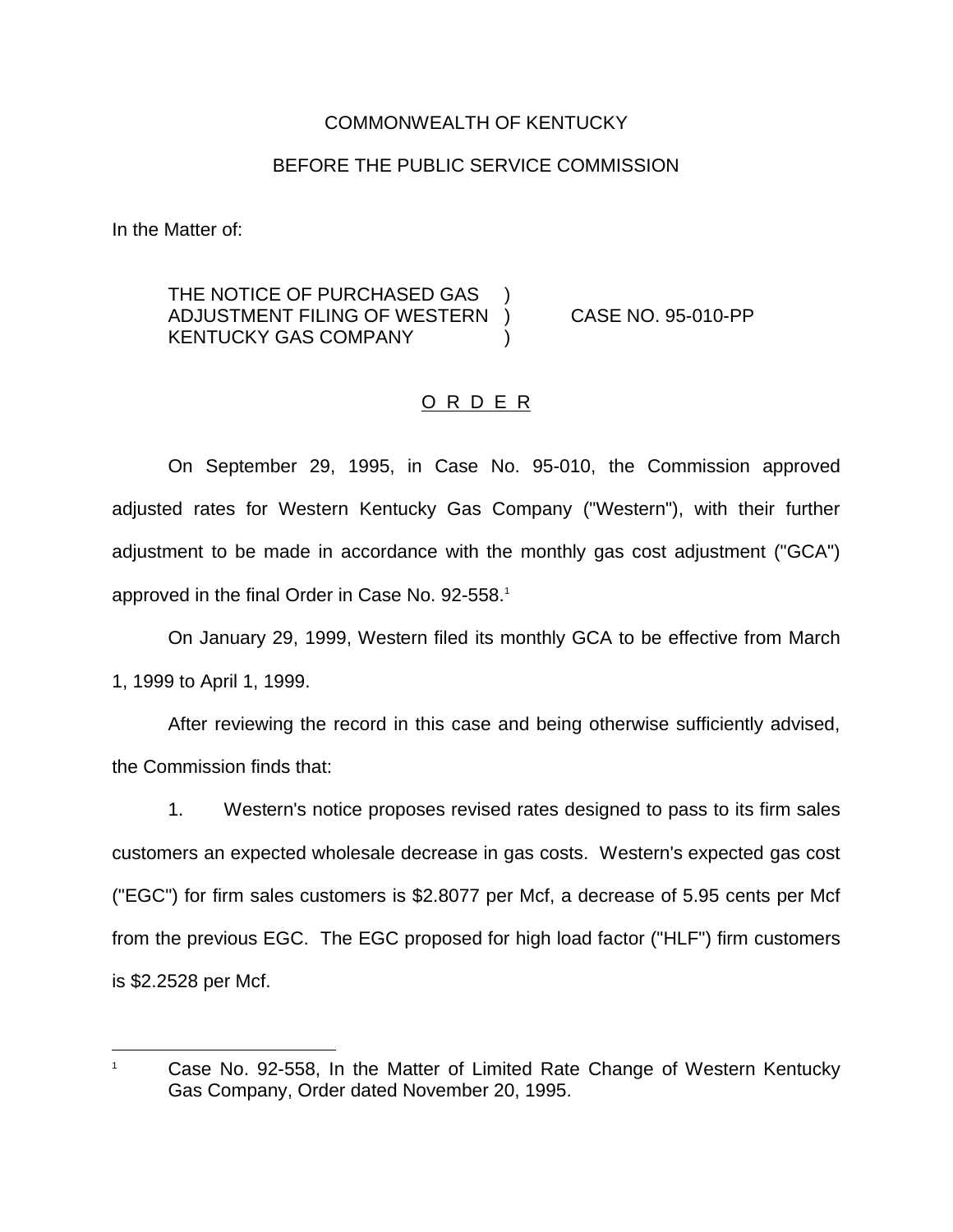Western also proposes to pass to its interruptible customers a wholesale decrease in gas costs. Western's proposed EGC for interruptible sales customers is \$2.2528 per Mcf.

2. Western has no current quarter refunds to return to its customers. Total refund factors of 2.25 cents per Mcf for firm sales customers and 2.03 cents per Mcf for interruptible customers reflect adjustments from previous months, and represent no change from the previous month s total refund factors.

Total refund adjustments for T-2 firm and T-2 interruptible transportation customers are .30 cent per Mcf and .08 cent per Mcf, respectively.

3. Western's notice sets out its 6-month correction factor ("CF") of (31.10) cents per Mcf which will remain in effect until April 1, 1999. The CF is designed to return net over-collections of gas cost from the 6-month period ending June 30, 1998.

4. Western s notice set out its Performance Based Rate Recovery Factor ( PBRF ) of 2.47 cents per Mcf to be effective for the 12 month period beginning February 1, 1999. The PBRF is calculated to collect \$653,728, which is Western s portion of PBR activity for July through October 1998.

5. These adjustments produce gas cost adjustments of (\$.9342) per Mcf for firm sales customers, (\$1.4891) per Mcf for HLF customers, and (\$.7051) per Mcf for interruptible sales customers. The impact on firm sales customers bills is a decrease of 5.95 cents per Mcf from the previous gas cost adjustment of (\$.8747).

6. The rate adjustments in the Appendix to this Order are fair, just, and reasonable, in the public interest, and should be effective for final meter readings on and after March 1, 1999.

-2-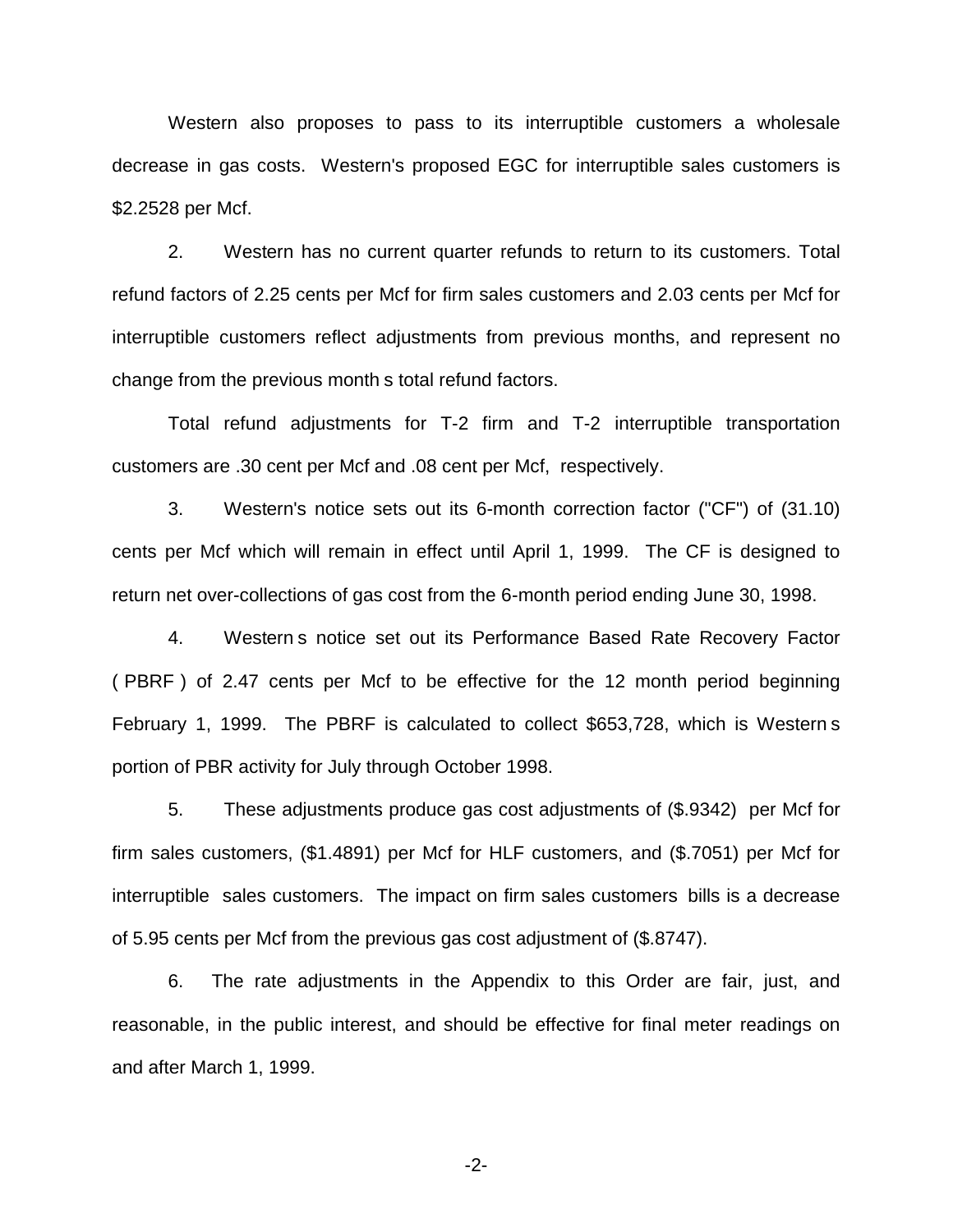IT IS THEREFORE ORDERED that:

1. The rates in the Appendix to this Order are fair, just, and reasonable and are approved effective for final meter readings on and after March 1, 1999.

2. Within 30 days of the date of this Order, Western shall file with the Commission its revised tariffs setting out the rates authorized in this Order.

Done at Frankfort, Kentucky, this 19<sup>th</sup> day of February, 1999.

By the Commission

ATTEST:

\_\_\_\_\_\_\_\_\_\_\_\_\_\_\_\_\_\_\_\_\_\_\_\_\_\_\_ Executive Director